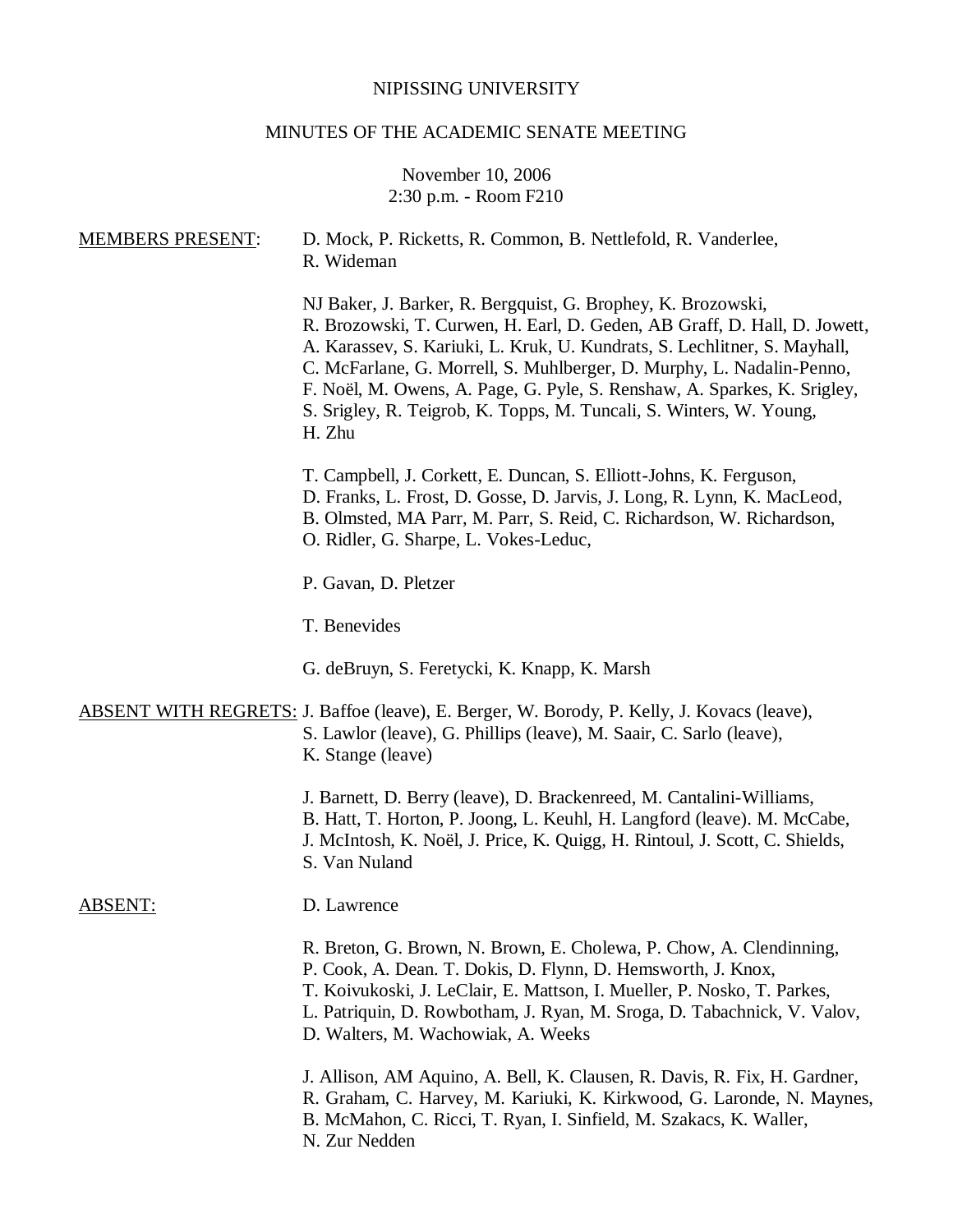M. Couchie

C. Dahmer, B. Overholt

# MOTION #1: Moved by K. Marsh, seconded by S. Feretycki that the minutes of the regular meeting of the Academic Senate dated October 6, 2006 be adopted. CARRIED

## BUSINESS ARISING FROM THE MINUTES

In response to a motion from the announcements of the October 2006 Senate, the President reported that the Personal Harassment and Discrimination policy is under the purview of the Board. As a result, the President has informed the Chair of the Board of Governors and the Chair of the Human Resources Committee of Senate's concern on this issue. This item will be coming forward to the Human Resources Committee at their next meeting. He also indicated that a survey of other institution's policies within the province and across Canada has revealed that similar reporting structures as Nipissing's are in place in that most institutions do not have a human resources person dedicated exclusively to harassment issues. Complaints are directed to the Human Resources Director.

## ANNOUNCEMENTS

The President began his announcements by thanking all faculty members who participated in the Fall UpClose on Saturday, November 4. He reported that approximately 500 people traveled to Nipissing from various parts on the province. This is double the number who visited at the same venue last year. With the highly competitive market for university students, the President pointed out that historically, once we get students to visit here, we have an excellent chance of keeping them here.

The President briefly commented on the various surveys that were published these past couple of weeks. He indicated that the Globe and Mail survey takes an absolute number of responses and ranks them according to various categories. These results show our positive learning environment and assist greatly in building Nipissing' profile. Regarding Maclean's, Senator Mock reminded senators that Nipissing pulled out of this survey as the magazine did not follow through on their promise to include the reputational survey. However, with both surveys, there are a number of common issues from which we can learn and improve such as a new library. The President noted that Ontario universities agreed to participate in the National Survey of Student Engagement (NSSE) as a response to the accountability agreements they have signed with MTCU. This survey offers comparative information to all Ontario universities, a US peer group and all universities participating in NSSE. We received many favourable results. The final survey, CUSC, also provided positive feedback. The President thanked the students and alumni who responded to CUSC. All survey results may be viewed on our website at http://www.nipissingu.ca/results/.

Senator Mock also remarked that at the Council of Ontario Universities (COU) meeting in October, funding was still a large issue. Despite the \$6.2B that was injected into postsecondary education in the province, the impact has eroded significantly because of the large increase in university enrollment that was not anticipated. As a result, the money available for students is decreasing. Dr. Mock also mentioned that the common data set is now available on the COU website. This allows potential students and their parents to compare universities province-wide in categories that are important to them.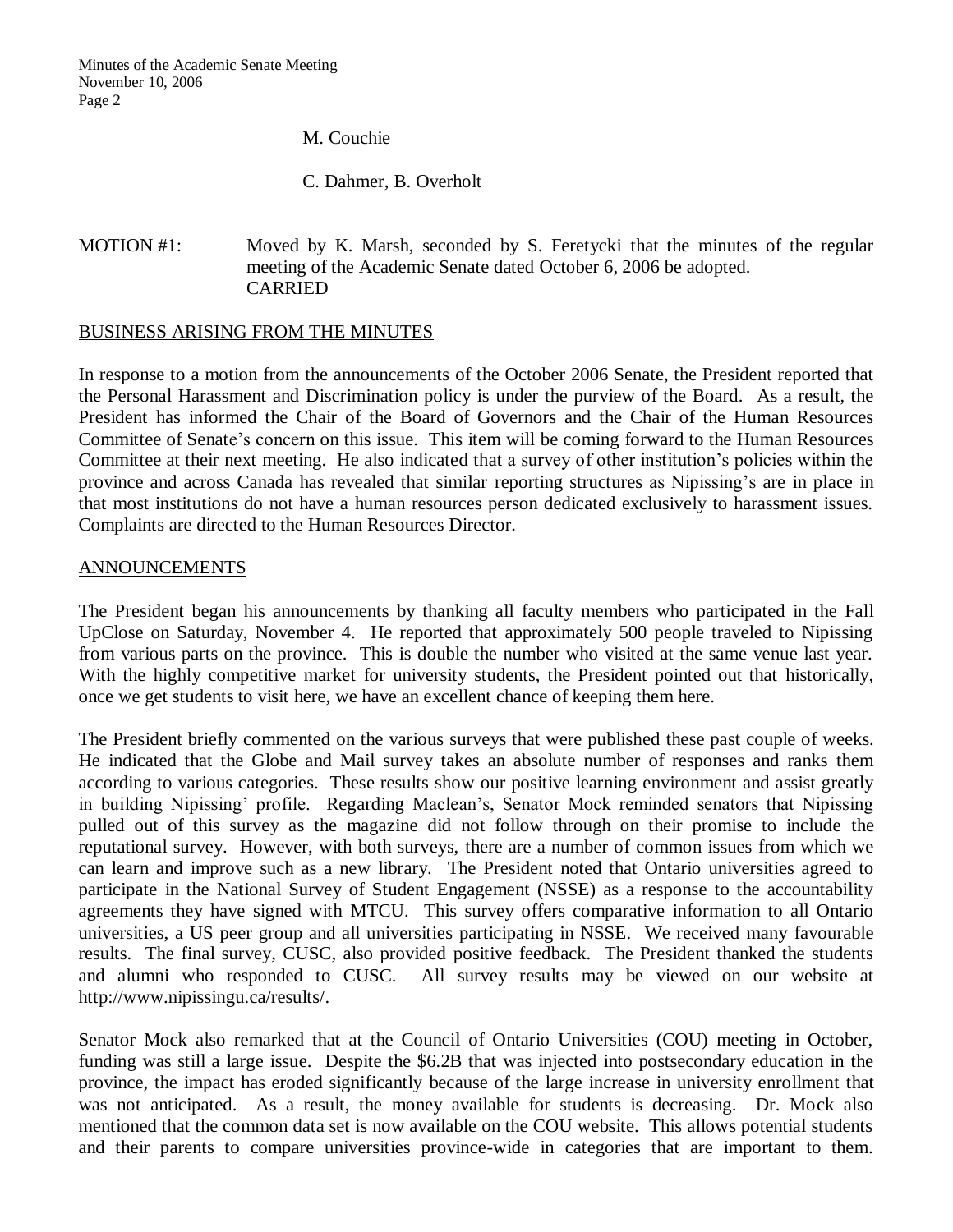Following the AUCC meeting in mid-October, Senator Mock noted that with the minority federal government, there is much uncertainty. There is concern about funding to the three granting councils and indirect costs. However, he was pleased to note that there will be funds available for internationalization including international practicums, exchanges and international students coming to Canada to study. While in Ottawa, the President also had the opportunity to meet with the federal Minister of Finance, Tony Clement and the Director of Fednor, Luc Fournier.

Advocacy for a new library was also on the agenda with meetings slated with the provincial Minister of Finance and the Deputy Minister of MTCU who were to visit the campus this past week. Unfortunately, weather conditions prevented them from coming to North Bay.

The President also noted that the Ontario Municipal Board hearing regarding the Muskoka campus was held this week. A decision should be forthcoming. Senator Mock reminded senators there will be a Remembrance Day Service at Memorial Gardens on November 11. He thanked the Aboriginal Services Office for hosting a Remembrance Day service in the front foyer.

In conclusion, the President noted that there will be a Senate/Staff/Board barbecue after Senate at the Wall. This will be the opportunity to pay tribute to Ted Chase. Also, the staff Christmas party will be held at the Best Western on December 8.

The Vice-President Academic and Research advised senators that they would be shortly receiving a questionnaire, via e-mail, regarding the search for the Dean of Arts Science. Completed questionnaires should be returned directly to the search consultant to ensure confidentiality. Senator Rickets pointed out that this is an opportunity for the university community to comment on the qualities and characteristics they would like to see in the new dean.

There were no announcements from the Dean of Arts and Science (interim) and the Dean of Education.

Student union President, Kyle Marsh, introduced Genevieve deBruyn, the new social science representative on NUSU. Senator Marsh also asked that senators check the various student satisfaction surveys and make note of areas that could be improved. He also noted that the Student Union was concerned with the decline in the library and food services.

# QUESTION PERIOD

A question was raised as to why the university does not have the Canadian and Provincial flags flying on the campus. The President responded that there is considerable protocol regarding flags and that decisions must be made daily regarding this issue. As well, since the land is jointly owned with Canadore College, there must be agreement by both institutions to fly the flags.

# REPORTS OF STANDING COMMITTEES

# Executive Committee

MOTION 2: Moved by D. Mock, seconded by K. Knapp that the Report of the Senate Executive Committee dated November 2, 2006 be received. CARRIED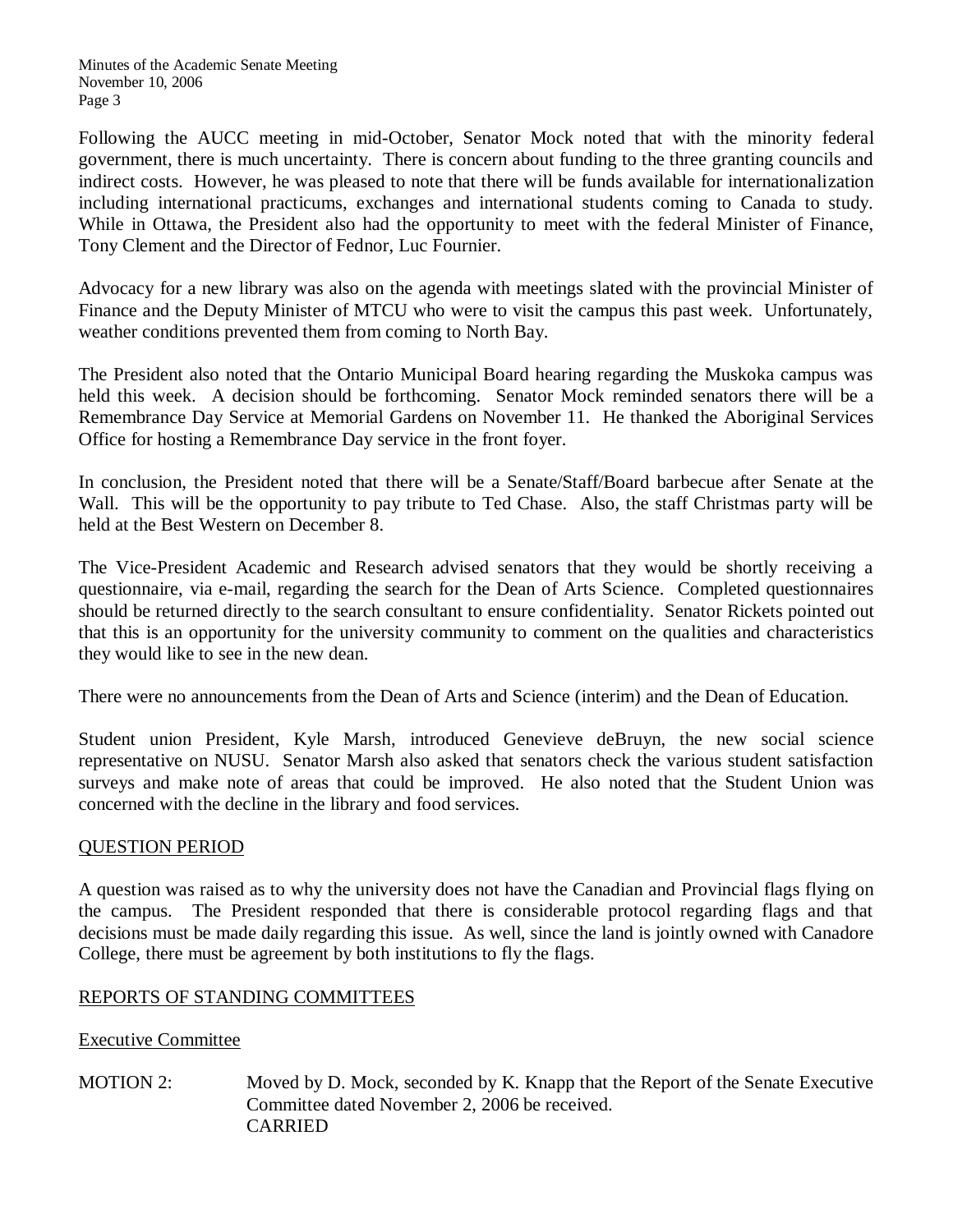#### University Curriculum Committee

- MOTION 3: Moved by P. Ricketts, seconded by C. McFarlane that the Report of the University Curriculum Committee dated October 23, 2006 be received. CARRIED
- MOTION 4: Moved by P. Ricketts, seconded by C. McFarlane that Senate approve the following changes to the document "Senate Academic Regulations and Policies, September 2006, as approved by the University Curriculum Committee: CARRIED
	- a) That the Senate document entitled "Senate Academic Regulations and Policies, September 2006" be amended to modify the degree requirements for the MED program as outlined in the attached document.
	- b) That the Senate document entitled "Senate Academic Regulations and Policies, September 2006" be amended to modify the prerequisites of EDUC1025, a six-credit course, as outlined in the attached document.
	- c) That the Senate document entitled "Senate Academic Regulations and Policies, September 2006" be amended to change the course number of PHED2006 Physical Activity and Sport Leadership to PHED1027, that is from a second year to a first year level course, as outlined in the attached document.
	- d) That the Senate document entitled "Senate Academic Regulations and Policies, September 2006" be amended to eliminate PHED2017 Inquiry as a required course in the BHPE program, as outlined in the attached document.
	- e) That the Senate document entitled "Senate Academic Regulations and Policies, September 2005" be amended to change the prerequisites of
		- PHED 1006 Introduction to Physical Education,
		- PHED 1016 Motor Development,
		- PHED 1017 Health Concepts in Physical Education,
		- PHED 1027 (formerly 2006) Physical Activity & Sport Leadership
		- **•** PHED 3007 Wellness and Physical Activity Promotion
		- PHED 3016 Coaching
		- PHED 3017 Contemporary Health Issues
		- PHED 3026 Biomechanics I
		- PHED 4017 Research Methods in Physical Activity
		- PHED 4016 Injury Prevention and Care as outlined in the attached document.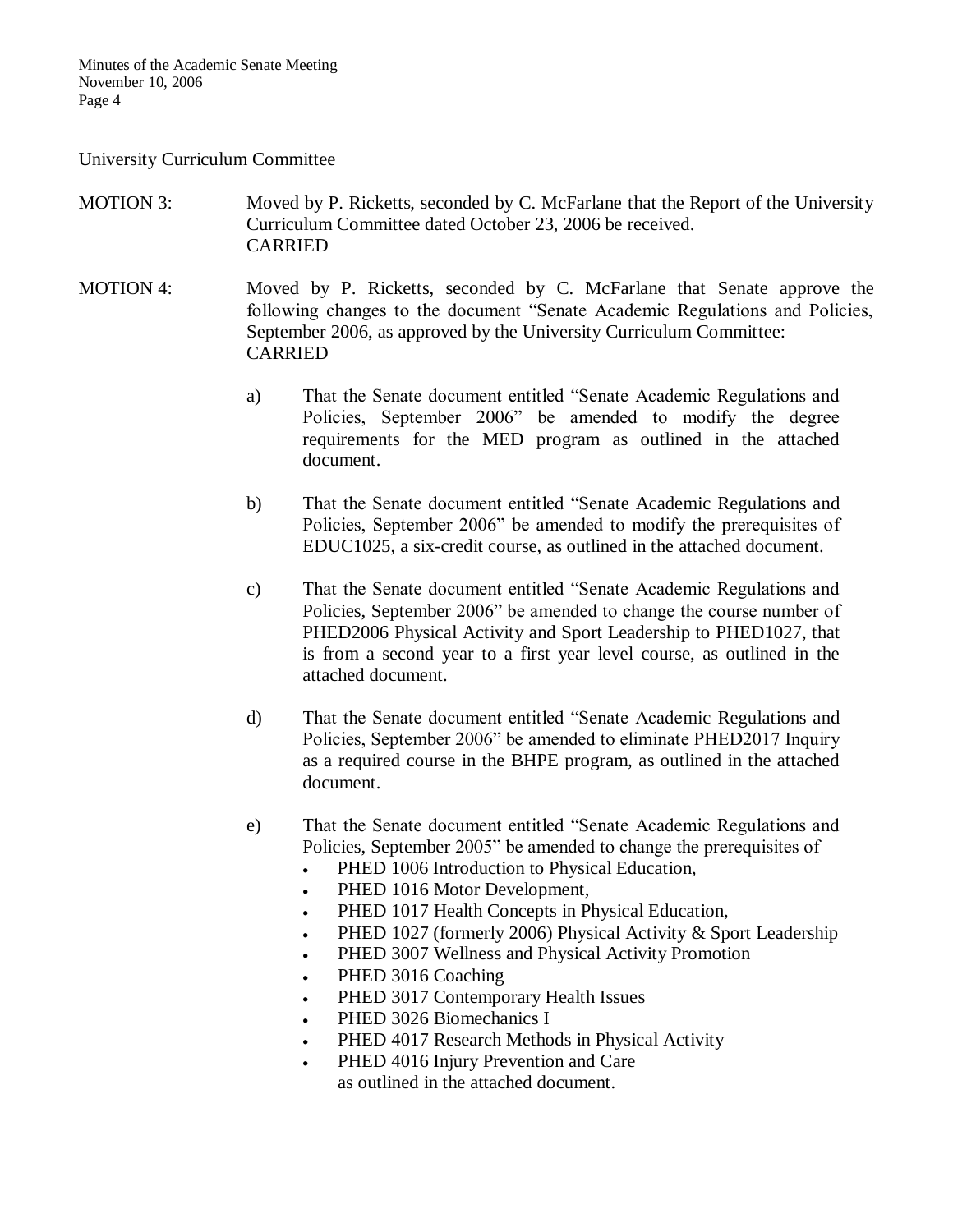- f) That the Senate document entitled "Senate Academic Regulations and Policies, September 2006" be amended to add RLCT3216, Atheism, Scepticism, and Religious Faith, a 3-credit course, to the Religions and Cultures program, as outlined in the attached document.
- g) That the Senate document entitled "Senate Academic Regulations and Policies, September 2006" be amended to add RLCT3105, Special Topics in Religions and Cultures, a 6-credit course, to the Religions and Cultures program, as outlined in the attached document.
- h) That the Senate document entitled "Senate Academic Regulations and Policies, September 2006" be amended to change the course number of PHIL3305 Twentieth Century Continental Philosophy to PHIL4305, that is from a third year course to a fourth year course, as outlined in the attached document.
- i) That the Senate document entitled "Senate Academic Regulations and Policies, September 2006" be amended to add POLI4105 Directed Studies, a 6-credit course, to the Political Science program, as outlined in the attached document.
- j) That the Senate document entitled "Senate Academic Regulations and Policies, September 2006" be amended to modify the calendar course description of POLI1005 Introduction to Political Science, as outlined in the attached document.
- k) That the Senate document entitled "Senate Academic Regulations and Policies, September 2006" be amended to change the prerequisite of POLI4205 Honours Seminar, as outlined in the attached document.
- l) That the Senate document entitled "Senate Academic Regulations and Policies, September 2006" be amended to modify the program requirement for Bachelor of Science (Honours) – Single Major in Computer Science, Bachelor of Science (Honours – Single Major in Mathematics, Bachelor of Science (Honours) Double Major in Computer Science/Mathematics and Bachelor of Science (3-year General) – Single Major in Mathematics to add BIOL1006 Introduction to Molecular and Cell Biology, a 3-credit course and BIOL1007 Introduction to Organismal and Evolutionary Biology, a 3-credit course, as outlined in the attached document.
- m) That the Senate document entitled "Senate Academic Regulations and Policies, September 2006" be amended to add ENGL3145 Studies in Nineteenth-Century Literature, a 6-credit course to the English program, as outlined in the attached document. As a result, ENGL3136 and ENGL3137 will be banked.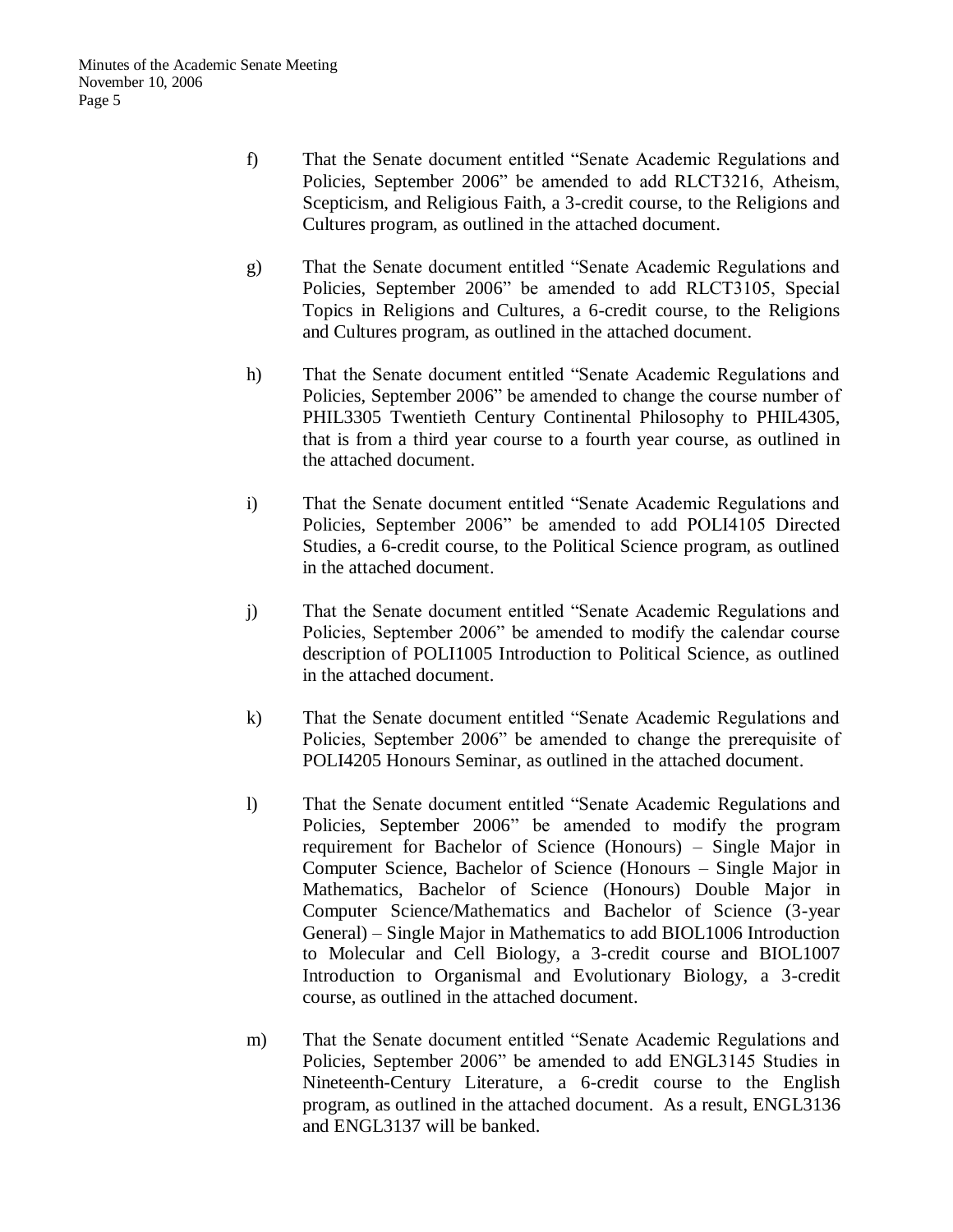n) That the Senate document entitled "Senate Academic Regulations and Policies, September 2006" be amended to add ENGL3525 Rise and Development of the Novel, a 6-credit course, to the English program, as outlined in the attached document.

## By-Laws and Striking Committee

MOTION 5: Moved by K. Brozowski, seconded by K. Srigley that the Report of the Bylaws and Striking Committee dated October 31, 2006 be received. CARRIED

Admissions, Promotions and Petitions Committee

- MOTION 6: Moved by A. Sparkes, seconded by S. Feretycki that the Report of the Admissions, Promotions and Petitions Committee dated October 16, 2006 be received. CARRIED
- MOTION 7: Moved by A. Sparkes, seconded by S. Feretycki that the students listed on Appendix A, who have completed all requirements of their respective degrees, be admitted to their degrees in-course and that diplomas for the degree be awarded. CARRIED

Concurrent Education Co-ordinating Committee

MOTION 8: Moved by O. Ridler, seconded by K. Ferguson that the Report of the Concurrent Education Co-ordinating Committee dated October 10, 2006 be received. RECEIVED

## REPORTS OF AD HOC COMMITTEES

Ad Hoc Committee on the Revision of the Teaching Evaluations

- MOTION 9: Moved by R. Wideman, seconded A. Sparkes that the Report of the Ad Hoc Committee on the Revision of the Teaching Evaluations dated October 27, 2006 be received. CARRIED
- MOTION 10: Moved by R. Wideman, seconded by A. Sparkes that Senate approve the revised course evaluation instruments subject to testing, with results to be reported to Senate. DEFEATED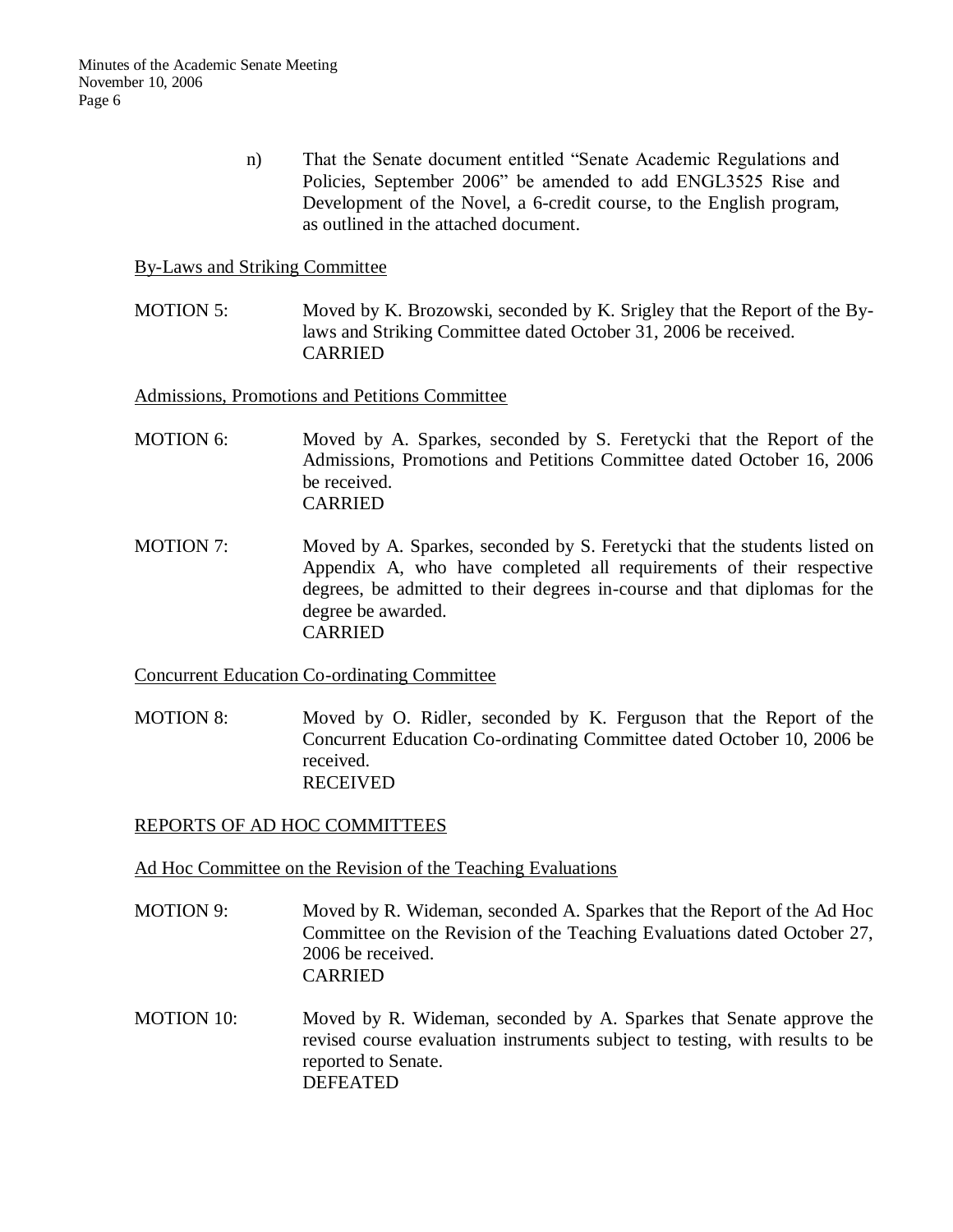# MOTION 11: Moved by R. Wideman, seconded by A. Sparkes that Senate approve the revised course evaluation instruments for pilot testing. CARRIED

## Board of Governors

Senate representative, Senator Frost, briefly outlined discussions that were held at the recent Board retreat. There was considerable dialogue regarding the Board bylaws and the Nipissing University Act. The Board has agreed to postpone the rewording of the Board by-laws regarding Senate representation until the Senate review is complete. Senator Frost also noted other discussions including Board membership on Senate committees and changing the term of office for Senate members to the Board from the one year to two years.

### AMENDMENT OF BY-LAWS

NOTICE OF MOTION: That Senate amends the membership of the University Research Council to state – Director of Research Services (non-voting) and omit the position Manager of Research (non-voting), and Grant and Scholarship Coordinator (non-voting) and omit the position Research Technician (secretary, non-voting).

#### **ELECTIONS**

One Senator to serve on the Search Committee for a tenure-track position in Gender Equality and Social Justice

- S. Renshaw nominated D. Gosse
- K. Srigley nominated H. Earl
- K. Marsh nominated L. Kruk

MOTION 12: Moved by AB Graff, seconded by s. Feretycki that nominations cease. CARRIED

#### **Elected: D. Gosse**

One Senator to serve on the Search Committees for two tenure-track positions in the School of Business and Economic (Marketing)

R. Breton nominated AB Graff

| <b>MOTION 13:</b> | Moved by S. Renshaw, seconded by P. Ricketts that nominations cease. |
|-------------------|----------------------------------------------------------------------|
|                   | <b>CARRIED</b>                                                       |

### **Acclaimed: AB Graff**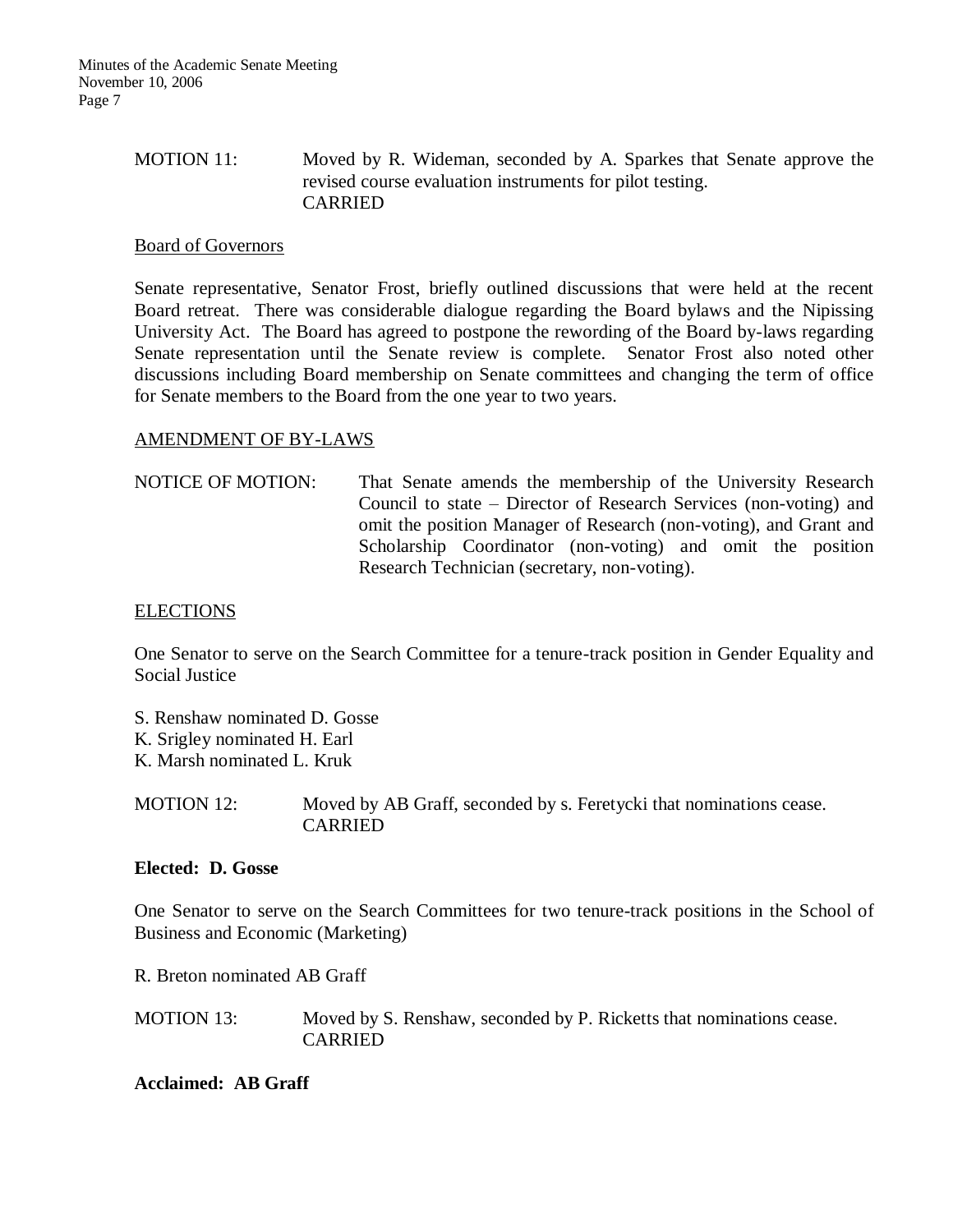One Senator to serve on the Search Committee for a tenure-track position in the School of Business and Economic (Organizational Behaviour/Human Resources)

AB Graff nominated S. Srigley

MOTION 14: Moved by K. Srigley, seconded by S. Renshaw that nominations cease. CARRIED

### **Acclaimed: S. Srigley**

### NEW BUSINESS

Academic Planning Committee

- MOTION 15: Moved by P. Ricketts, seconded by AB Graff that Senate consider receipt of the Report of the Academic Planning Committee dated November 7, 2006. CARRIED
- MOTION 16: Moved by P. Ricketts, seconded by AB Graff that the Report of the Academic Planning Committee dated November 7, 2006 be received. CARRIED
- MOTION 17: Moved by P. Ricketts, seconded by D. Gosse that Senate approve the following positions as an omnibus motion approved by the Academic Planning Committee: CARRIED
	- a. That Senate approve the continuation of a tenure-track position in Sociology effective July 1, 2007.
	- b. That Senate approve the extension of the two-year position in Economics for a further one year effective July 1, 2007.
	- c. That Senate approve the continuation of the tenure-track position in Business Administration (Human Resources and Organizational Behaviour) effective July 1, 2007.
	- d. That Senate approve the continuation of two tenure-track positions in Business Administration (Marketing) effective July 1, 2007.
	- e. That Senate approve the continuation of the tenure-track position in Gender Equality and Social Justice effective July 1, 2007.